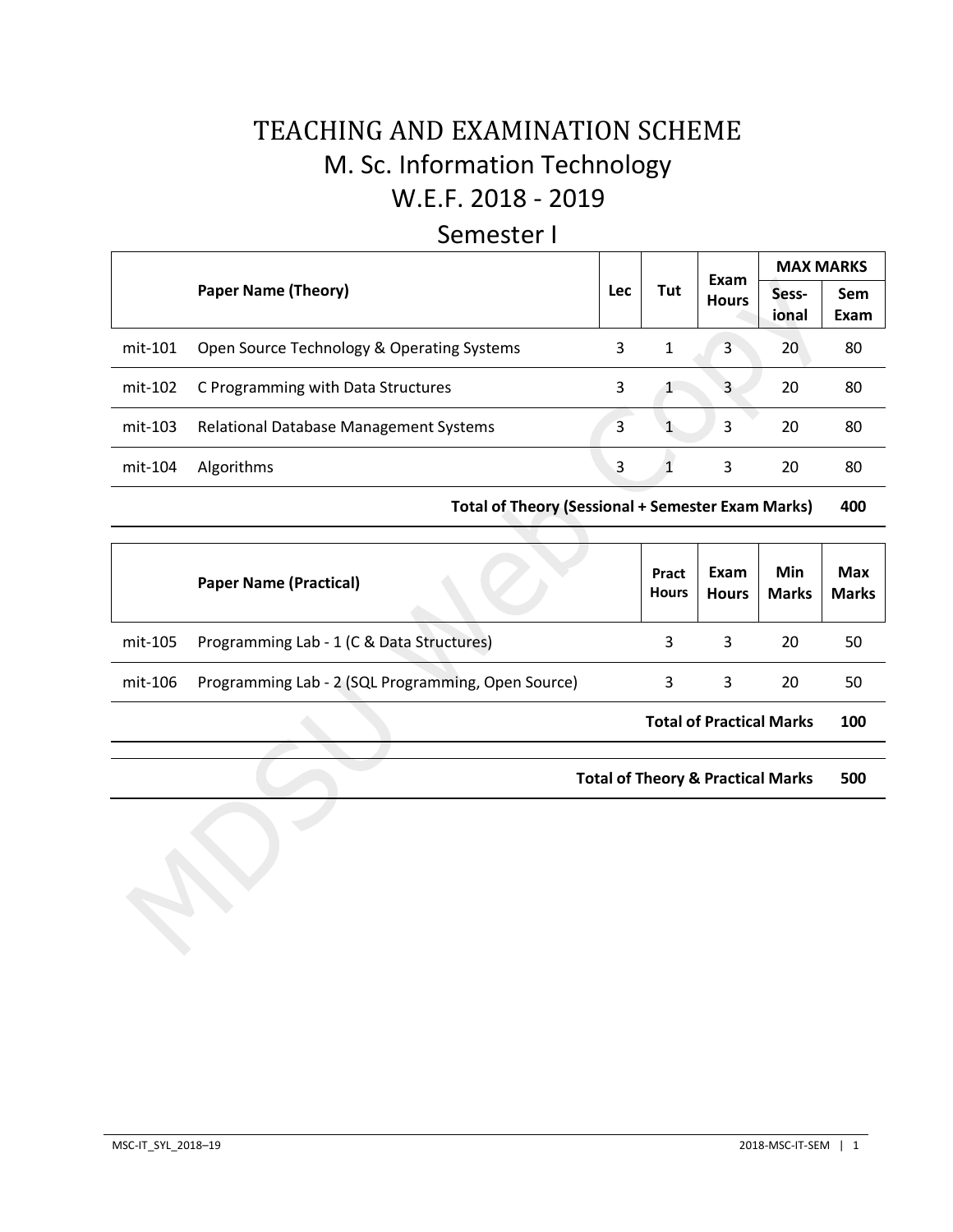# TEACHING AND EXAMINATION SCHEME M. Sc. Information Technology

## Semester II

|           |                                |                   |   | Exam         | <b>MAX MARKS</b> |                    |
|-----------|--------------------------------|-------------------|---|--------------|------------------|--------------------|
|           | <b>Paper Name (Theory)</b>     | Tut<br><b>Lec</b> |   | <b>Hours</b> | Sess-<br>ional   | <b>Sem</b><br>Exam |
| mit-201   | Programming in .NET with C#    | 3                 | 1 | 3            | 20               | 80                 |
| mit-202   | Web Technology                 | 3                 | 1 | 3            | 20               | 80                 |
| $mit-203$ | Data Communications & Networks | 3                 | 1 | 3            | 20               | 80                 |
| mit-204   | Object Oriented Concept & C++  | 3                 | 1 | 3            | 20               | 80                 |

**Total of Sessional & Semester Exam Marks 400**

|         | <b>Paper Name (Practical)</b>             | Pract<br><b>Hours</b> | Exam<br><b>Hours</b> | Min<br><b>Marks</b>             | <b>Max</b><br><b>Marks</b> |
|---------|-------------------------------------------|-----------------------|----------------------|---------------------------------|----------------------------|
| mit-205 | Programming Lab - 3 (.NET & C#)           | 3                     | 3                    | 20                              | 50                         |
| mit-206 | Programming Lab - 4 (Web Technology, C++) | 3                     | 3                    | 20                              | 50                         |
|         |                                           |                       |                      | <b>Total of Practical Marks</b> | 100                        |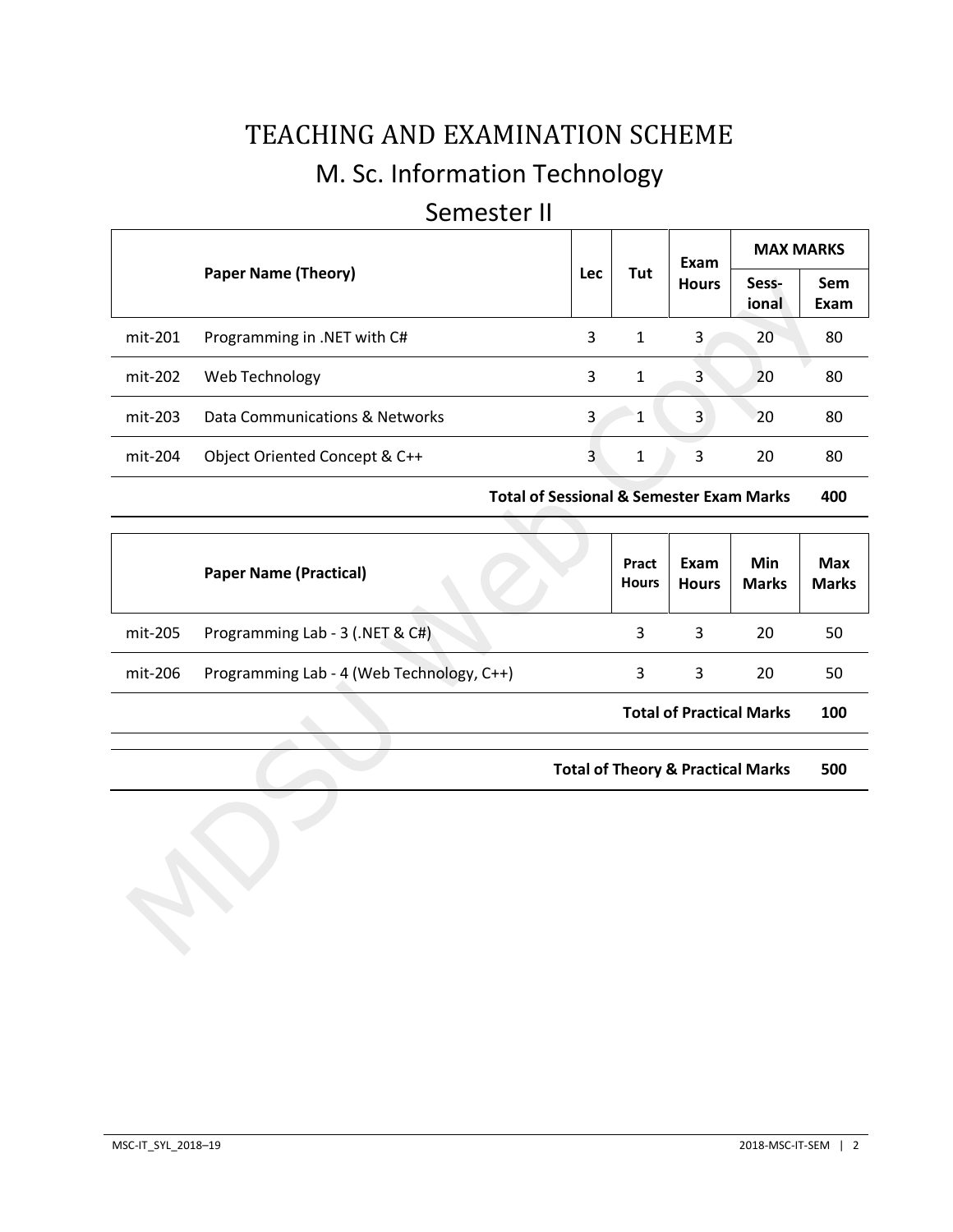## TEACHING AND EXAMINATION SCHEME M. Sc. Information Technology (2019-20)

## Semester III

|         |                                           |     |              |                      |                | <b>MAX MARKS</b> |
|---------|-------------------------------------------|-----|--------------|----------------------|----------------|------------------|
|         | <b>Paper Name (Theory)</b>                | Lec | Tut          | Exam<br><b>Hours</b> | Sess-<br>ional | Sem<br>Exam      |
| mit-301 | Date Warehousing & Data Mining            | 5   | 1            | 3                    | 20             | 80               |
| mit-302 | Artificial Intelligence                   | 5   |              | 3                    | 20             | 80               |
| mit-303 | Programming in Python                     | 5   | $\mathbf{1}$ | 3                    | 20             | 80               |
| mit-304 | Software Engineering & Project Management | 5   |              | 3                    | 20             | 80               |

**Total of Sessional & Semester Exam Marks 400**

|         | <b>Paper Name (Practical)</b>                  | Pract<br><b>Hours</b> | Exam<br><b>Hours</b>            | Min<br><b>Marks</b> | <b>Max</b><br><b>Marks</b> |
|---------|------------------------------------------------|-----------------------|---------------------------------|---------------------|----------------------------|
| mit-305 | Programmng Lab -5 (Software Engg, Data Mining) | 3                     | 3                               | 20                  | 50                         |
| mit-306 | Programmng Lab - 6 (Python & AI)               | 3                     | 3                               | 20                  | 50                         |
|         |                                                |                       | <b>Total of Practical Marks</b> |                     | 100                        |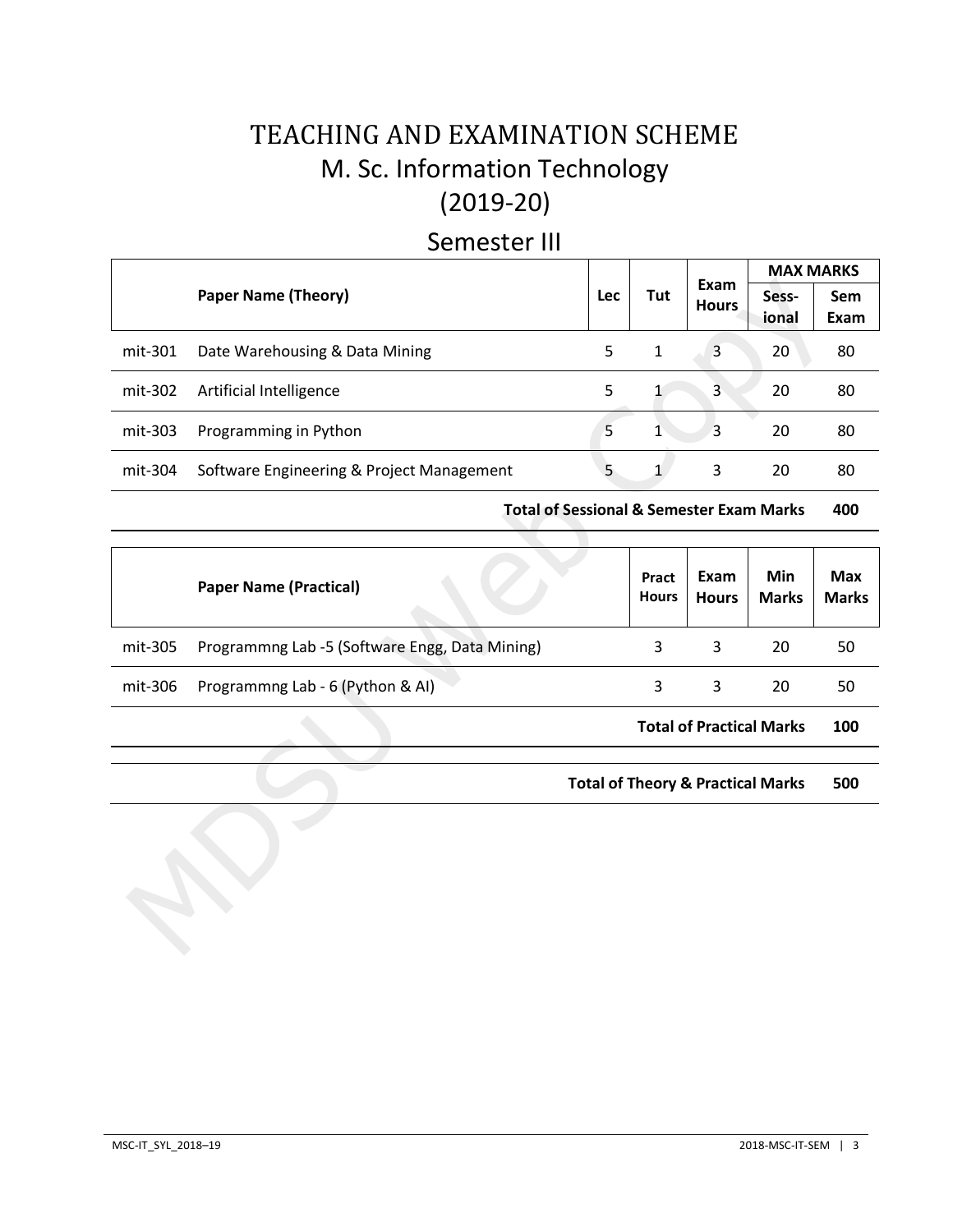# TEACHING AND EXAMINATION SCHEME M. Sc. Information Technology

### Semester IV

|         |                                           |            |     |                      | <b>MAX MARKS</b> |             |
|---------|-------------------------------------------|------------|-----|----------------------|------------------|-------------|
|         | <b>Paper Name (Theory)</b>                | <b>Lec</b> | Tut | Exam<br><b>Hours</b> | Sess-<br>ional   | Sem<br>Exam |
| mit-401 | Programming in Java                       | 5          | 1   | 3                    | 20               | 80          |
| mit-402 | Soft Computing                            | 5.         | 1   | 3                    | 20               | 80          |
| mit-403 | <b>Information &amp; Network Security</b> | 5          | 1   | 3                    | 20               | 80          |
| mit-404 | Software Testing & Quality Assurance      | 5          | 1   | 3                    | 20               | 80          |

**Total of Sessional & Semester Exam Marks 400**

|         | <b>Paper Name (Practical)</b>                 | Pract<br><b>Hours</b> | Exam<br><b>Hours</b>            | Min<br><b>Marks</b> | <b>Max</b><br><b>Marks</b> |
|---------|-----------------------------------------------|-----------------------|---------------------------------|---------------------|----------------------------|
| mit-405 | Programmng Lab -7 (Soft Computing)            | 3                     | 3                               | 20                  | 50                         |
| mit-406 | Programmng Lab - 8 (Java, Exploring Internet) | 3                     | 3                               | 20                  | 50                         |
| mit-407 | Projects                                      | 6                     | 3                               | 40                  | 100                        |
|         |                                               |                       | <b>Total of Practical Marks</b> |                     | 200                        |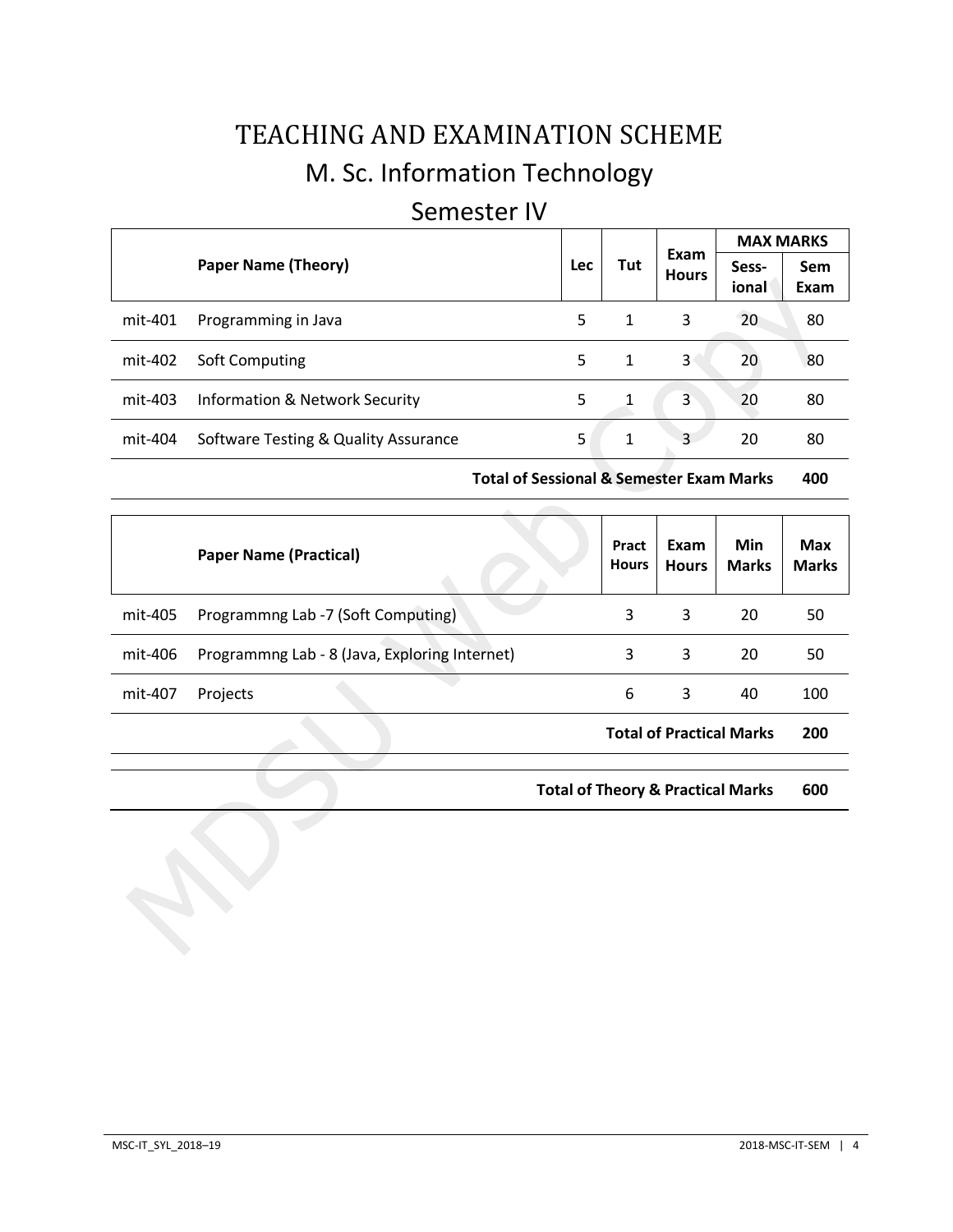## Scheme of Examination **(For M. Sc. Computer Science/Information Technology)**

The question paper will be divided into 3 parts:

#### **Part A:**

- 1. 10 Question of 3 mark each 30 marks
- 2. Answer should not exceed more than 50 words
- 3. All questions are compulsory

#### **Part B:**

- 1. 5 Questions of 5 marks each 25 marks
- 2. Answer should not exceed more than 100 words
- 3. All questions are compulsory

#### **Part C:**

- 1. 3 Questions of 15 marks each 45 marks. There will be an internal choice in each question.
- 2. Answer should not exceed 400 words
- 3. All questions are compulsory.

#### **Note:**

- 1. **Lec:** Lectures **Tut:** Tutorials per week per hour
- 2. There will be sessional (internal assessment) of 20 marks conducted by the college.
- 3. One Practical exam shall be conducted by one internal and one external examiner of a batch of 20 students in day.
- 4. **Project Work:** 6 hours per student
- 5. Duration of Practical exam is 3 hours.
- 6. A Laboratory Exercise File should be prepared by each student for each practical paper and should be submitted during practical examinations.
- 7. Practical of 50 marks distribution is as under:
	- a. 30 marks for practical examination exercise for 3 questions
	- b. 10 marks for Viva-voce
	- c. 10 marks for Laboratory Exercise File
- 8. Eligibility: Graduate from any discipline with 50% marks in aggregate. As regards admission on reserved category seats government rules will be applicable.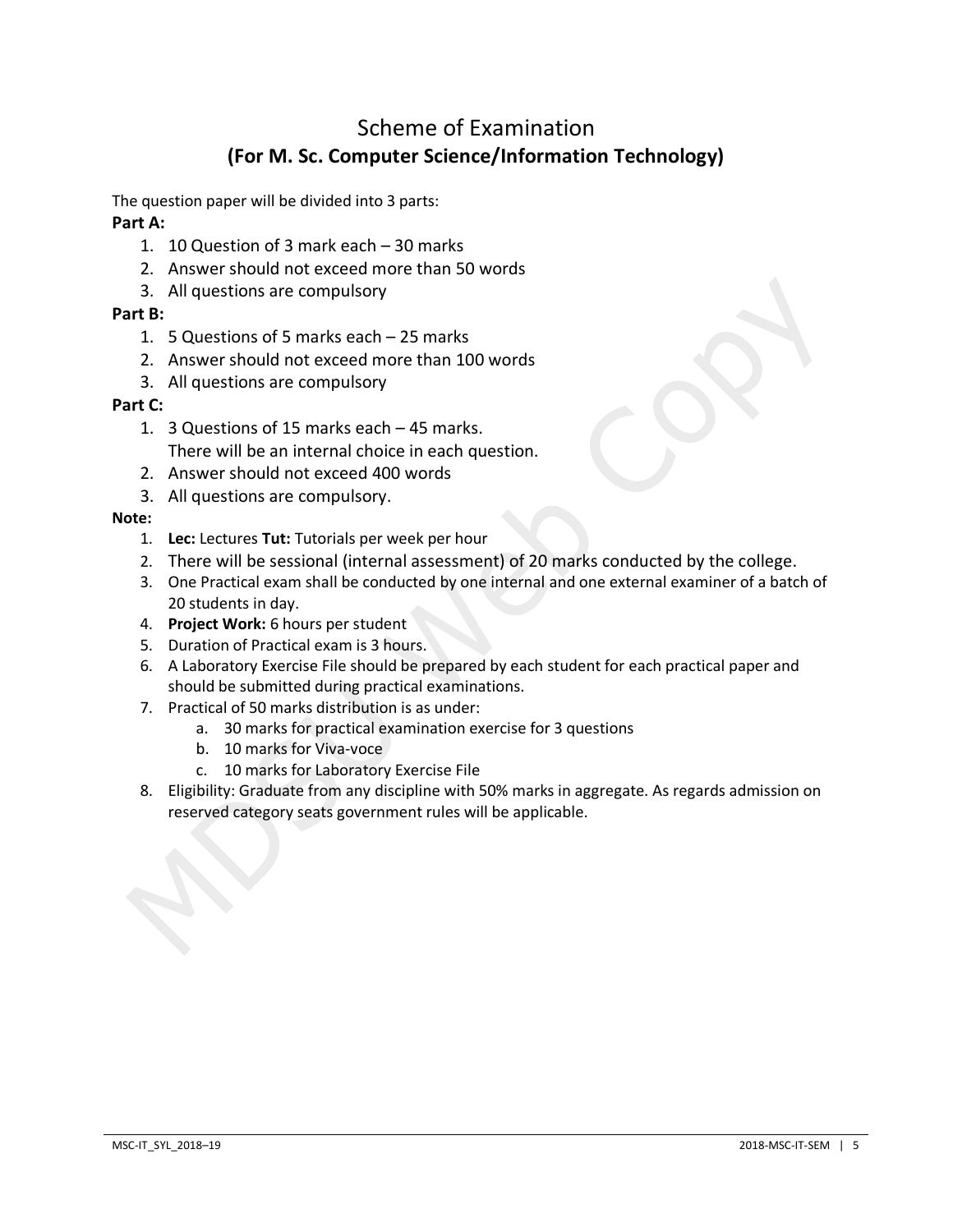## Scheme of Examination **(For M. Sc. Computer Science/Information Technology)**

Reg. 17 (a)

The examination for the M. Sc. Computer Science/Information Technology will consist of 4 semesters. The examination shall consist of (a) Theory papers (b) Laboratory / Practical work and project work. Candidates will be required to pursue a regular, full time course of study at the University department for a period of two academic years in order to be eligible for appearing in the examination.

- 1. Eligibility for M. Sc. Computer Science/Information Technology: 50% marks in any graduation scheme.
- 2. Examination:
	- i. There shall be 25 papers (4 theory, 2 practical in each semester and 1 project as practical in the fourth semester) of 2100 marks (first to fourth semester). Theory paper shall be of 3 hours duration having 100 marks. Out of 100 marks 20 marks shall be considered as internal assessment based on internal test and seminars and 80 marks will be of examination at the end of each semester as determined by the University. The practical shall be of 50 marks assessed by external examiner and the project work shall be of 100 marks based on project presentation and viva-voce, assessed by external examiner.
	- ii. To pass a semester a candidate shall have to score 25% marks in each subject (theory and practical) separately and also 36% marks in aggregate of all the papers prescribed for the examination.
	- iii. Due paper(s) will be applicable if a candidate obtains 36% marks in aggregate and fails in not more than two (2) papers (theory). Due paper(s) of first semester will be held along with the third semester and the due paper(s) of second semester will be held along with the fourth semester. The third and fourth semester due paper(s) will be held in the first and second semester respectively of the next year. The chance of due paper(s) will be given only thrice in each semester.
	- iv. Wherever a candidate appears at for a due paper examination he/she will do so according to the syllabus in force.
	- v. A candidate not appearing at any examination/absent in any paper of term end examination shall be deemed as fail.
- 3. A candidate for a pass in the examination shall be required to obtain:
	- i. At least 36% marks in the aggregate of all the papers prescribed for the examination and
	- ii. At least 36% marks in the practical(s) wherever prescribed at the examination, provided that if a candidate fails to secure at least 25% marks in each individual paper at the examination notwithstanding his having obtained the minimum percentage of marks required in the aggregate for that examination.

No Division will be awarded in the first, second and third semester examinations. Division shall be awarded at the end of the fourth semester Examination on the combined marks obtained at the first, second third and fourth semester taken together as noted below:

| Passed with First Division  | 60% of the aggregate marks taken together of all the |
|-----------------------------|------------------------------------------------------|
|                             | four semester examinations                           |
| Passed with second division | 48%                                                  |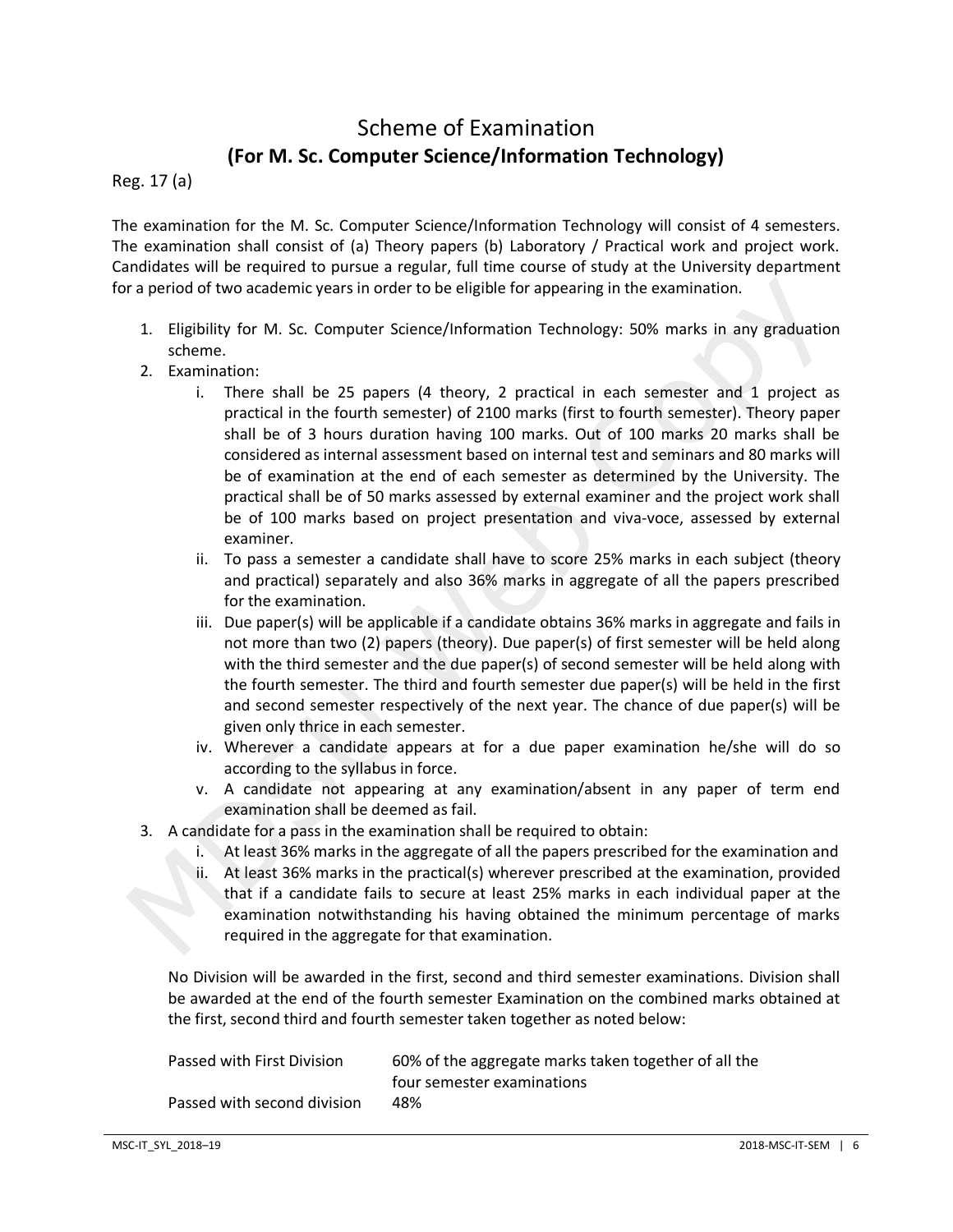All the rest will be declared to have passed the examination.

Provided that if a candidate clears any paper after a continuous period of two years since he/she was admitted to the M. Sc. Computer Science/Information Technology then for the passing marks, i.e. 25% marks, shall be taken into account in the case of such course(s).

- 4. The grace marks shall be given up to 1% of the total aggregate marks of theory and practical of that semester in maximum one paper.
- 5. Candidates reappearing at an examination in a subsequent year shall be examined in accordance with the scheme and syllabi in force and shall be entitled to the award of the degree of year in which they clear the last failing/unclear paper.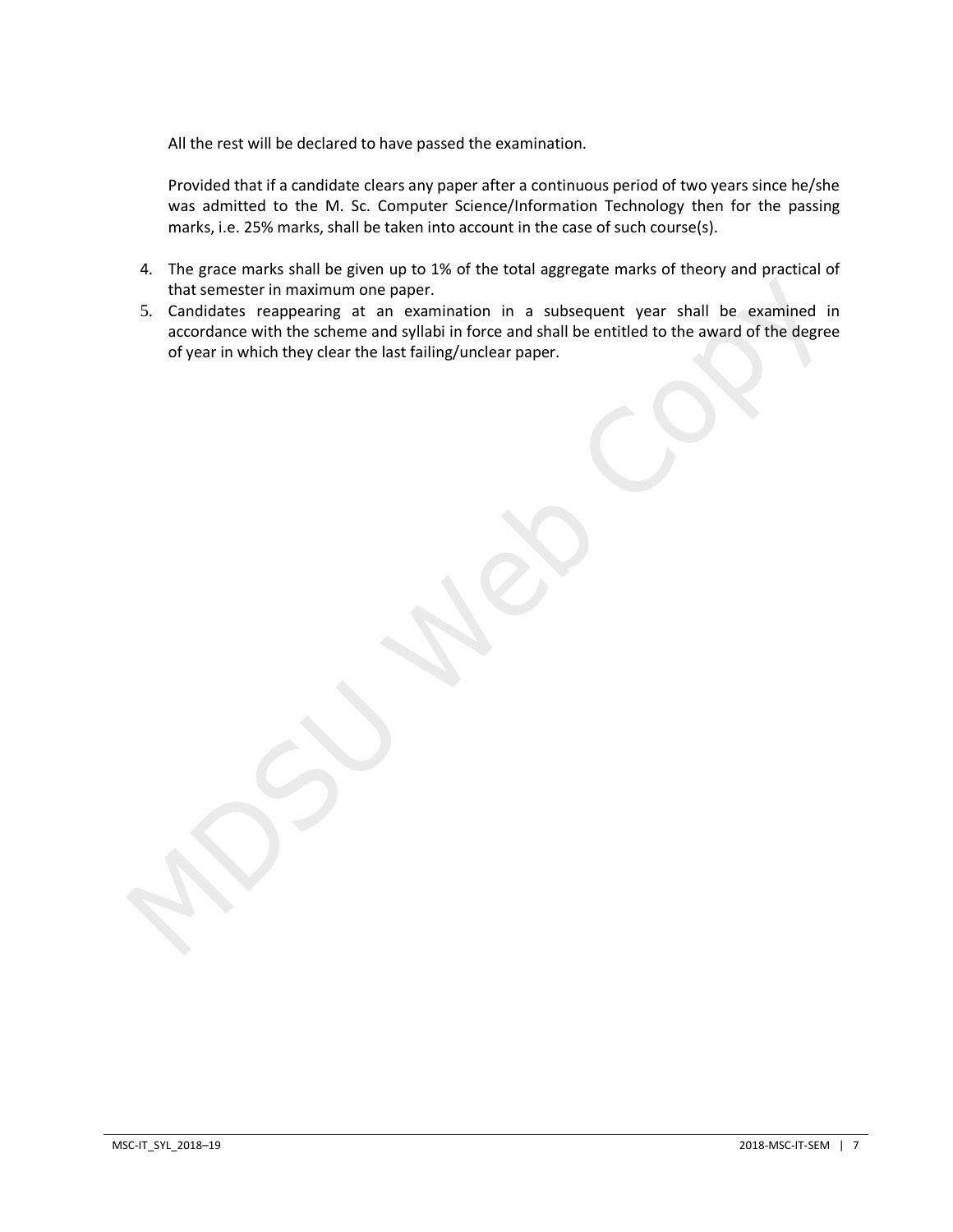| <b>Duration: 3 hours</b> | <b>Max Marks: 80</b> |
|--------------------------|----------------------|
|                          |                      |

#### **mit-101Open Source Technology & Operating Systems**

Introduction to Operating Systems, goals of OS, operation of OS, resource allocater and related functions, classes of OS, batch processing, multi-processing, time sharing, distributed, real time systems, system calls, system programs, structure of OS, layer design of DOS, Unix, virtual machine OS, kernel based OS, micro-kernel based OS, architecture of Window 2000.

Process concept, interacting process, threads, fundamental of scheduling, scheduling criteria, long medium short term scheduling, scheduling algorithms , structure of concurrent system, critical section, critical region, inter-process communication, monitor and semaphores, implementation and uses.

Logical versus physical address, swapping, contiguous allocation, segmentation, paging, segmentation with paging, kernel memory allocation, page replacement algorithm, virtual memory, virtual memory with paging, demand paging, dead lock, characterization, methods for handling dead locks, prevention, avoidance, thrashing, allocation of frame, virtual memory using segmentation,

Architecture of Distributed system, inter-process communication protocol, network OS, issues in distributed design, issues of distributed file system, network structure, distributed system structure, file system, coordination.

History of Linux, Linux architecture, Linux file System, file naming, types of files, directory command, file command, vi editor, locating files in Linux, filter pipe, shell variables, local and global variables, command substitution, if, while, for, shift, tar, basic networking commands in Linux.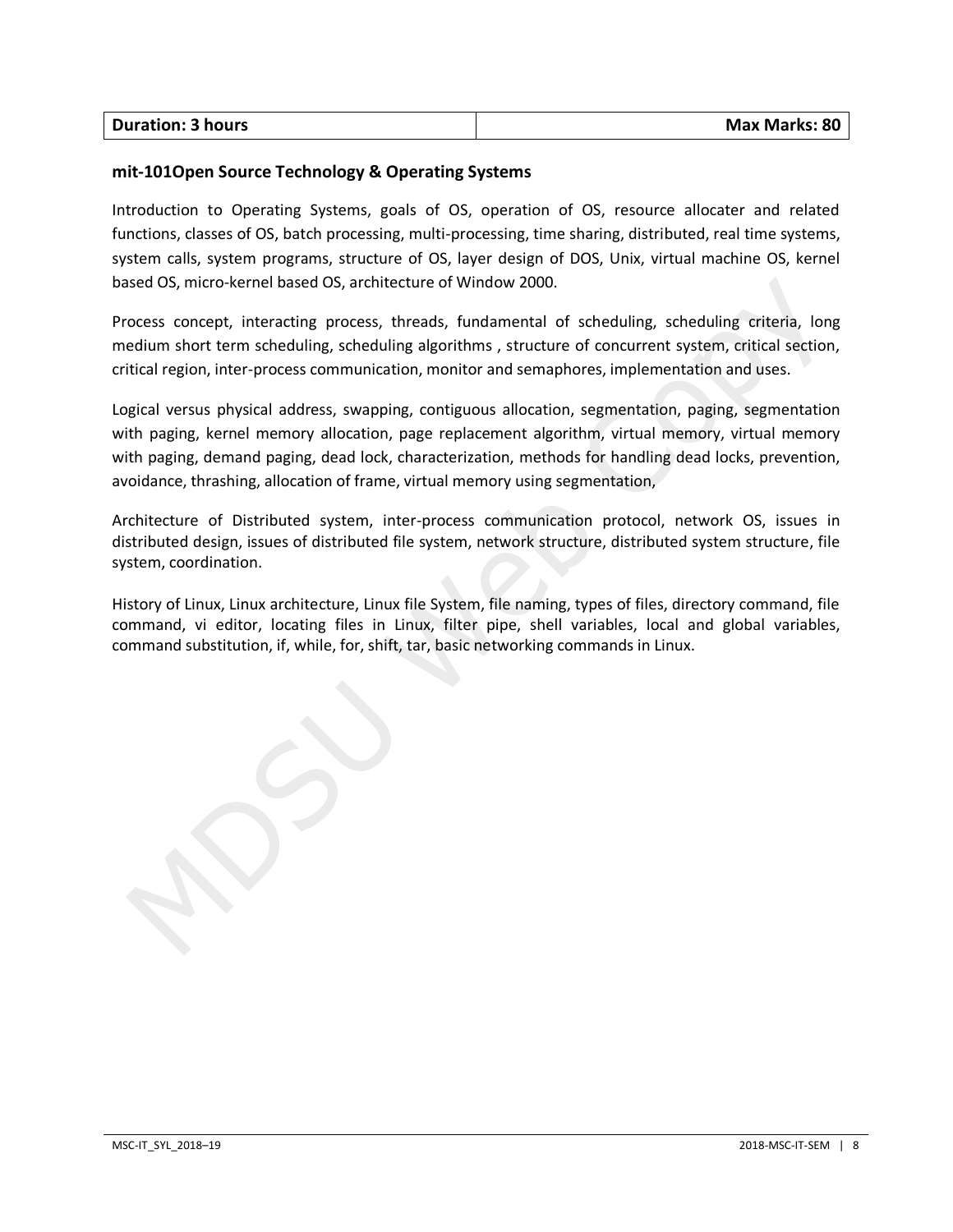| <b>Duration: 3 hours</b> | <b>Max Marks: 80</b> |
|--------------------------|----------------------|
|                          |                      |

#### **mit-102C Programming with Data Structures**

Overview of C Language: History of C, Character set, C tokens, Identifiers, Keywords,Data types, Variables, Constants, Symbolic Constants , Operators in C, Hierarchy ofOperators, Expressions, Type Conversions and Library Functions.

Managing Input and Output Operation: Formatted and Unformatted I/O Functions,Decision making, branching and looping: Decision Making Statements - if Statement, if–else statement, nesting of if-else statements, else–if ladder, switch statement,?operator

Looping - while, do-while, for loop, Nested loop, break, continue, and goto statements.Functions: Function Definition, prototyping, types of functions, passing arguments tofunctions, Nested Functions, Recursive functions.

Arrays: Declaring and Initializing, One Dimensional Arrays, Two Dimensional Arrays,Multi-Dimensional Arrays - Passing arrays to functions. Strings: Declaring andInitializing strings, Operations on strings, Arrays of strings, passing strings to functions.Storage Classes - Automatic, External, Static and Register Variables.

Structures-Declaring and Initializing, Nested structure, Array of Structure, PassingStructures to functions, Unions, typedef, enum, Bit fields. Pointers – Declarations,Pointer arithmetic, Pointers and functions, Call by value, Call by reference, Pointers andArrays, Arrays of Pointers, Pointers and Structures. Meaning of static and dynamicmemory allocation, Memory allocation functions,

Stack, single linked list, double linked list, circular linked list, prefix, postfix, infix, queue, d-queue Merge sort, quick sort, Binary tree,representation,traversing,threaded binary tree,binary search tree,insertion, deletion into a binary search tree, Heap sort

Graph,representation of Graph,shortest path, operation on Graphs,traversing a Graph,topological sorting,files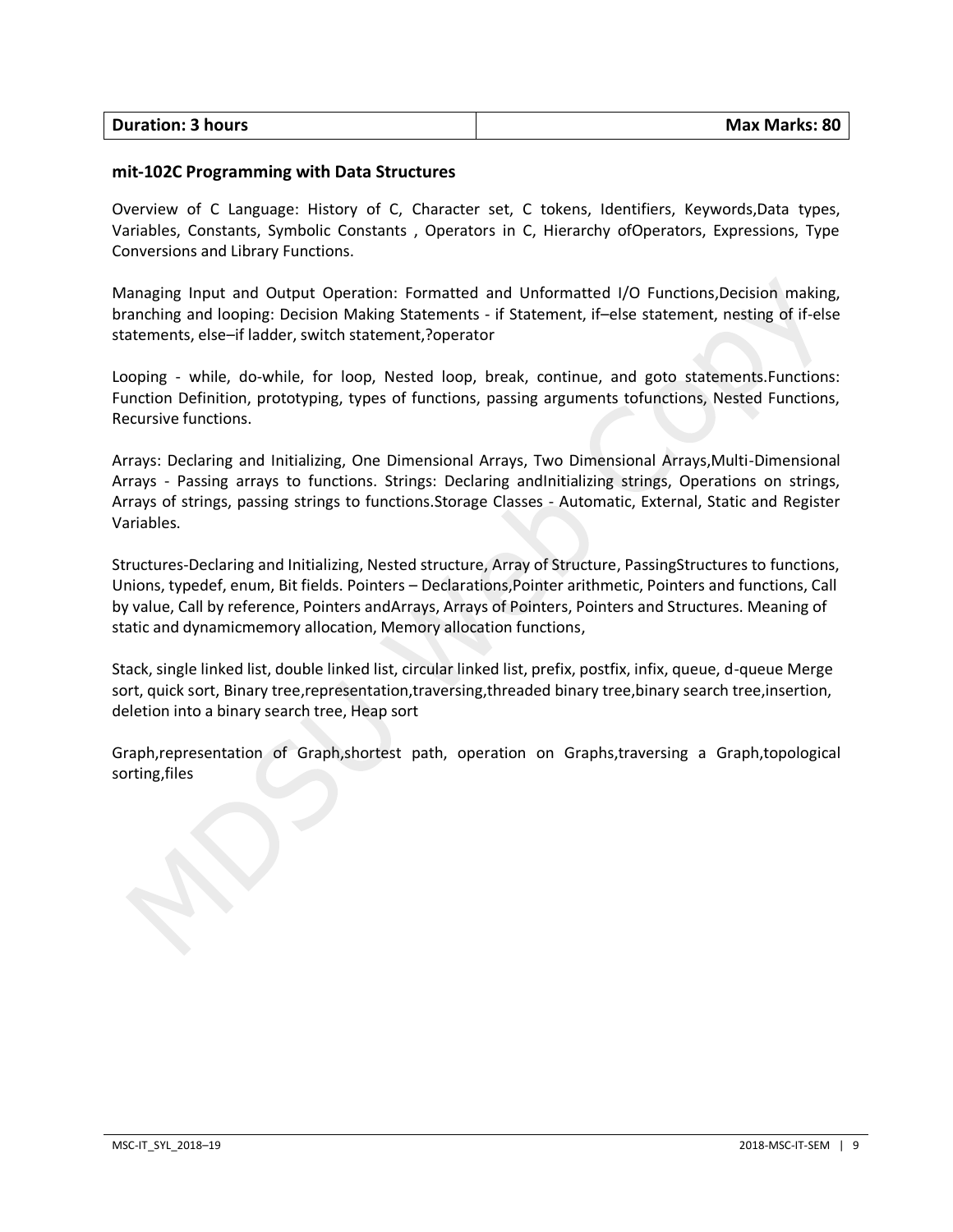| <b>Duration: 3 hours</b> | <b>Max Marks: 80</b> |
|--------------------------|----------------------|
|                          |                      |

#### **mit-103Relational Database Management Systems**

Object of database systems, data abstraction, data definition language, data manipulation language, database administrator database model, database system architecture. Entity relationship model, entities and entity sets their relationship, mapping constraints, generalization, aggregation, use of ER model for the design of databases, sequential, random, index sequential file organization, relational algebra, normalization up to DKNF.

Object Oriented modeling, class, different types of attributes, generalization, inheritance, aggregation, encapsulation, distributed database design, architecture of distributed processing system, data communication concept, data placement, placement of DDBMS, and other components, concurrency control techniques, recovery, transaction management, need of recovery, recovery techniques, serializability, two-phase locking.

Query optimization and processing, algorithm for external sorting, select and join, object and set operations, heuristics in query optimization, temporal database concept, multi-media database, datamining, association rule, classification, application, data-warehousing, need, architecture, characteristics, data layer, XML tree data model, document, DTD schema, query, database, datawarehousing verses view

Security and integrity of databases, security specifications in SQL, access control, flow control, encryption of public key infrastructure, cryptography and types.SQL\*PLUS Data types, Constraints, Operators, DDL, DML, PL/SQL syntax, Data types, PL/SQL functions, Error handling in PL/SQL, package functions, package procedures, Oracle transactions. Stored procedures & functions, creation and execution of procedures, triggers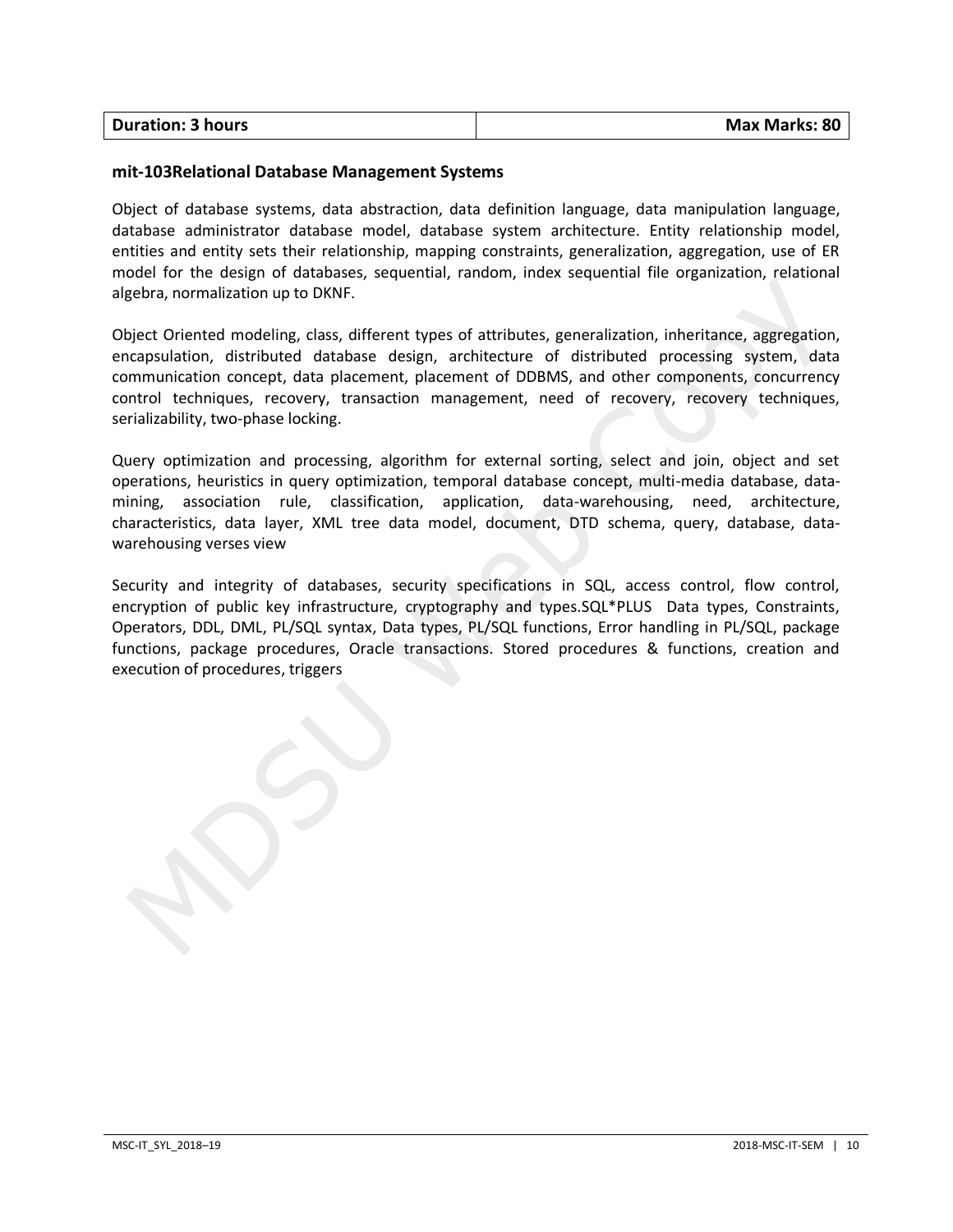| <b>Duration: 3 hours</b> | <b>Max Marks: 80</b> |
|--------------------------|----------------------|

#### **mit-104Algorithms**

Definitions of Data Structure and Algorithm – Time and Space complexity- Algorithm notations.

Time Space Tradeoff Asymptotic notations, properties of asymptotic notations, recurrence equations, solving recurrence equations using substitution method and Master's method

Brute force and greedy algorithms, Divide and Conquer Strategy: Merge sort, quick sort, integer multiplication, matrix multiplication, exponentiation problem, convex hull problem, dynamic programming

Knapsack Problem, Job sequencing with dead line optimal merge pattern, single source shortest path, minimum cost spanning tree

Complexity theory: Decidability of problems: Halting problem, NP-class of problem, P class of problem, NP=P question, Polynomial reduction problem, Cook's theorem, NP hardness and NP completeness.

Binary tree- Representation – Traversing – Threaded Binary tree- Binary Search tree- Insertion deletion into a binary search tree- Heap sort

Graph- Representation of Graph- Shortest path – Operation on Graphs- Traversing a Graph- Topological Sorting – Files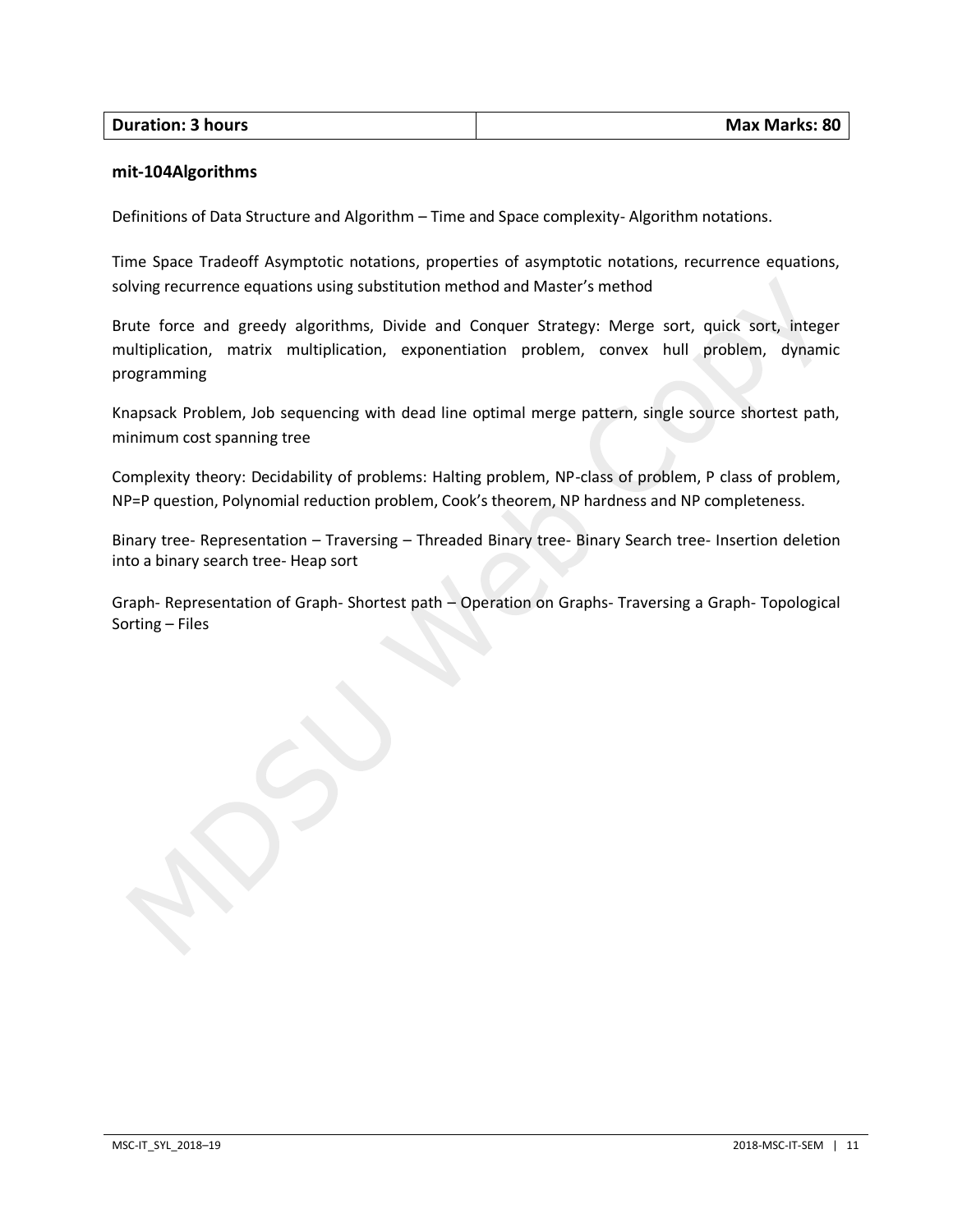| <b>Duration: 3 hours</b> | <b>Max Marks: 80</b> |
|--------------------------|----------------------|
|                          |                      |

#### **mit-201Programming in .NET with C#**

Introduction to .NET, .NET Framework features & architecture, CLR, Common Type System, MSIL, Assemblies and class libraries. Introduction to visual studio, Project basics, types of project in .Net, IDE of VB.NET- Menu bar, Toolbar, Solution Explorer, Toolbox, Properties Window, Form Designer, Output Window, Object Browser. The environment: Editor tab, format tab, general tab, docking tab. visual development.

Variables -Declaring variables, Data Types, Forcing variables declarations, Scope & lifetime of a variable, Control flow statements: conditional statement, loop statement. Constants, Arrays, types of arrays, Collections.

Subroutines, Functions, Passing variable number of arguments, Optional Arguments, Returning value from function, Msgbox&Inputbox.Class, overloading, constructor, inheritance, overriding, interfaces

Working with Forms : Loading, showing and hiding forms, controlling one form within another.Textbox, Label, Button, Listbox, Combobox, Checkbox,PictureBox, RadioButton, Panel, scroll bar, Timer, ListView, TreeView, toolbar, StatusBar.. OpenFileDialog, SaveFileDialog, FontDialog, ColorDialog, PrintDialog.LinkLabel.Designingmenus :ContextMenu, access &shorcut keys.

Database programming with ADO.NET – Overview of ADO, from ADO to ADO.NET, Accessing Data using Server Explorer. Creating Connection, Command, Data Adapter and Data Set with OLEDB and SQLDB. Display Data on data bound controls, display data on data grid.Generating reports using CrystalReportViewer

Introduction to C#, variables, constants, identifiers, data types, expressions and operators, flow control and exception handling, control structures, properties, indexes, namespace, classes, objects, structures

Object oriented programming C#, pointers, delegates and events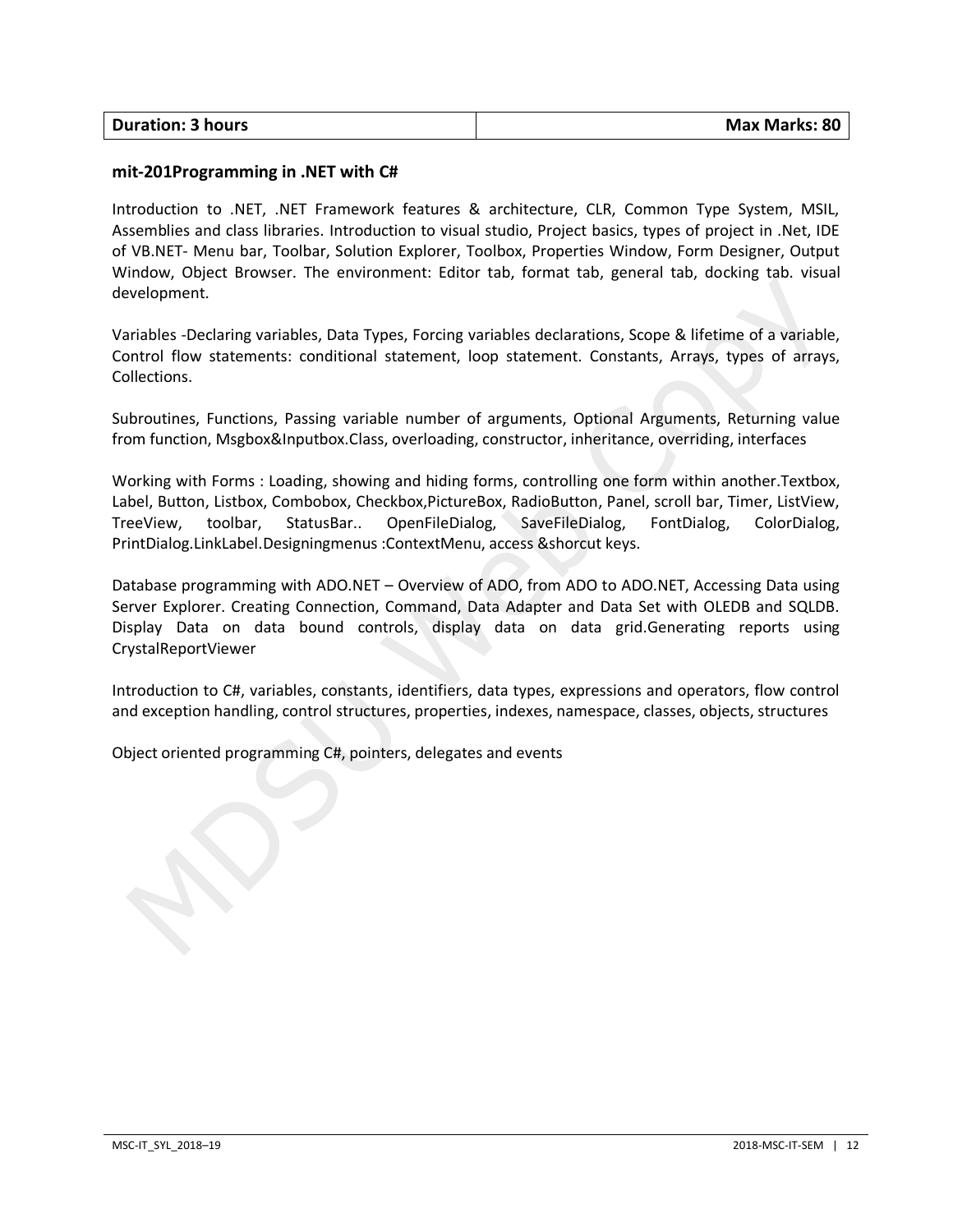| <b>Duration: 3 hours</b> | <b>Max Marks: 80</b> |
|--------------------------|----------------------|

#### **mit-202Web Technology**

Internet – current state, hardware and software requirement, ISP, an internet account, web home page, URL, browser, security on web, searching tools, search engines, FTP, Gopher, Telnet, emails, TFTP

Web browser architecture, web page and multimedia, static dynamic and active web page, simple mail transfer protocol, simple network management protocol, hypertext transfer protocol

Basics of PHP: Introduction to PHP, what does PHP do? ,history of PHP , language basics ,data types , variables , expressions and operators , flow control statements , including code , embedding PHP in web pages.

Functions & Strings: Calling a function, defining a function, variable scope, function parameters, return values, variable functions, anonymous functions. Strings: Accessing individual characters, cleaning strings, encoding and escaping, comparing strings, manipulating and searching strings, regular expressions.

Arrays & Objects: Indexed vs. associative arrays, identifying elements of an array, storing data in arrays, multidimensional arrays, extracting multiple values, converting between arrays and variables, traversing arrays, sorting. Objects: Creating an object, accessing properties and methods, declaring a class, introspection.

MySQL Overview: Introduction, connecting to and disconnecting from the server , Entering queries , Creating and using a database , Creating and selecting a database , creating a table , loading data into a table , Retrieving information from a table , selecting all data , selecting particular rows , selecting particular columns , sorting rows , date calculations , working with NULL values , pattern matching , counting rows , using more than one tables.

MySQL databases in PHP: Introduction, connecting to a MySQL database, querying the database, Retrieving and displaying the results, modifying data, deleting data.

JavaScript - JavaScript Introduction , Variable, If-Else, Switch, Operators, Popups, Functions,Iterator functions, Loops, Forms, Events, and Event Handling, Try-Catch, Introduction to JavaScript Objects, JS Built-in Objects:Array,String , Date , window, document, navigator, status, history, location. Event handling, DOM, dynamically adding, removing and replacing DOM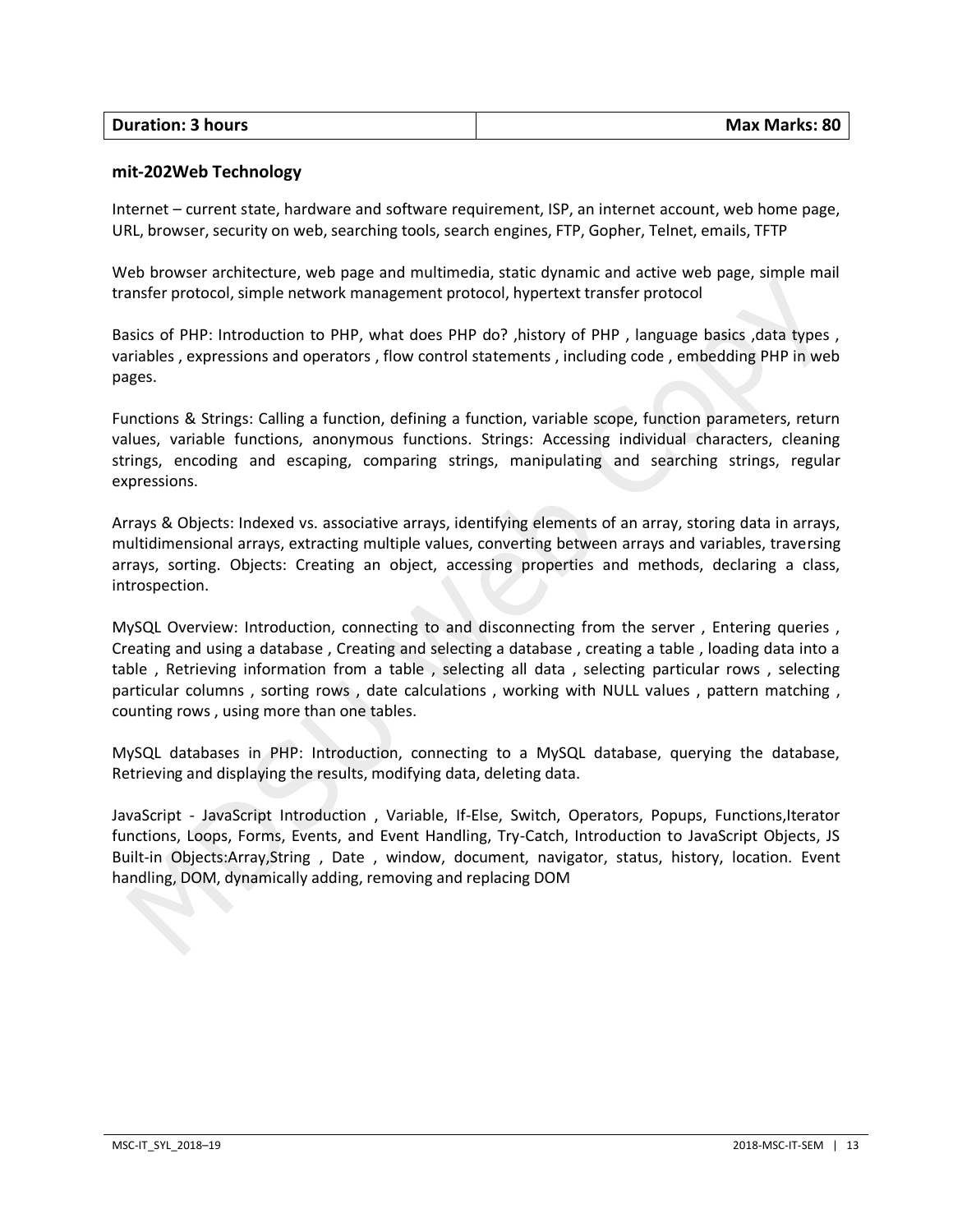| <b>Duration: 3 hours</b> | Max Marks: 80 |
|--------------------------|---------------|
|                          |               |

#### **mit-203Data Communications & Networks**

Introduction to Data communications and networking, protocols, standards and architecture, topology, transmission mode, OSI model, analog and digital signals, periodic and aperiodic signals, time and frequency domain, Fourier analysis concept.

Encoding digital to digital conversion, analog to digital conversion, digital to analog conversion, analog to analog conversion, transmission of digital data, DTE-DCE interface, EIA-232, EIA-449, X.21, modem, cable modem, guided and unguided, transmission media

Multiplexing, TDM, FDM, WDM, DSL, HDLC, error classification, types of errors, error detection, error correction, virtual redundancy check, longitudinal redundancy check, cyclic redundancy check.

Asynchronous transfer mode, protocol architecture, ATM cells, ATM layers, switches, circuit switching network and concepts, routing, packet switching, X.25, virtual circuit approach, point-to-point layers, link control protocol, network control protocol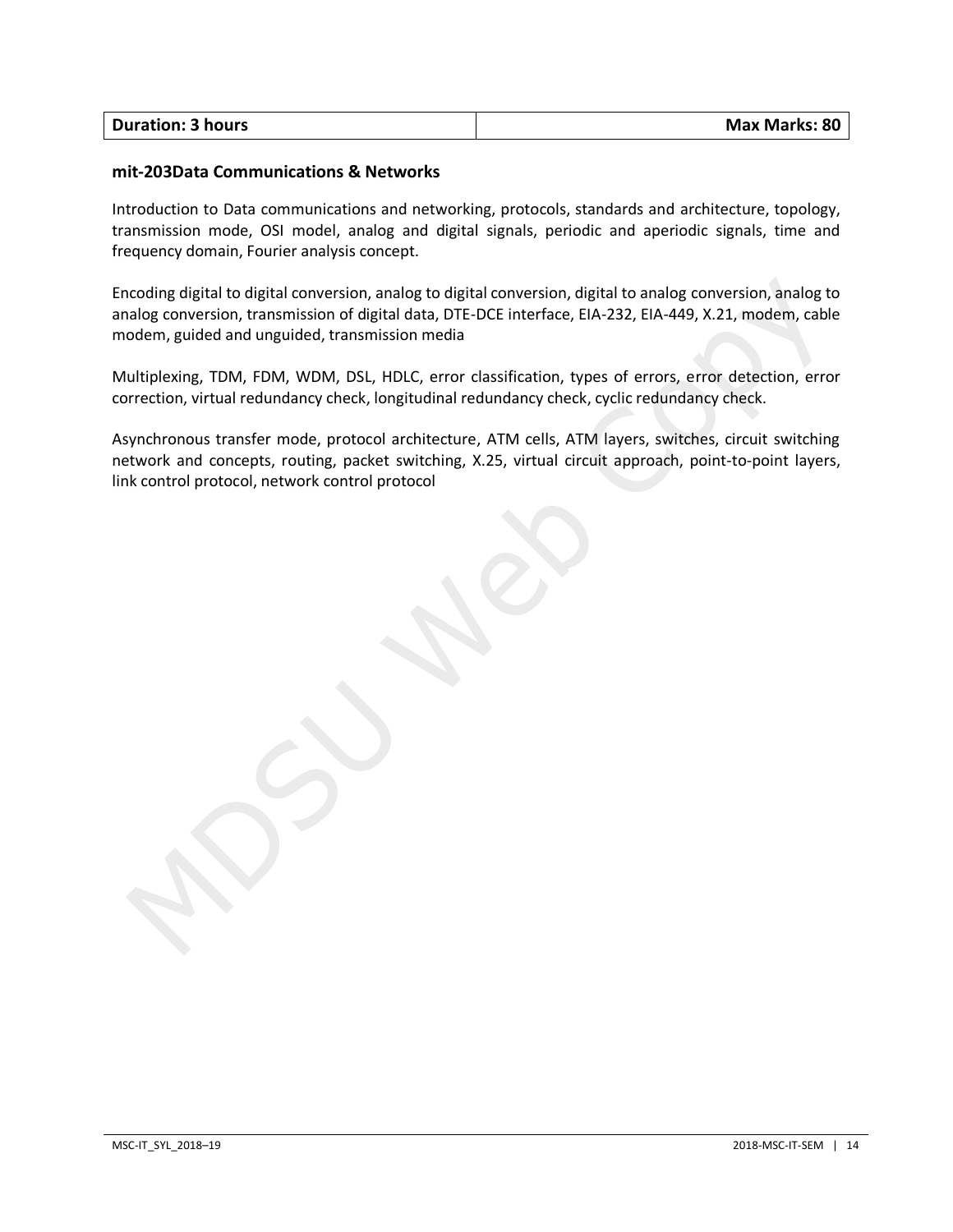| <b>Duration: 3 hours</b> | Max Marks: 80 |
|--------------------------|---------------|
|                          |               |

#### **mit-204 Object Oriented Concepts & C++**

Object Oriented Concepts, Tokens, Expressions and Control Structures Introduction: Basic Elements of Programming, Console I/O Operations.

Control Structures: Control and Looping Statements. Function: Function Prototyping, Call and Return by Reference, Inline Function, Default and Const Arguments, Function Overloading, Arrays, Manipulators and Enumeration.

Classes and Object, Object Oriented Methodology: Basic Concepts/Characteristics of OOP. Advantages and Application of OOP's, Procedural Programming Vs OOP

Classes and Objects: Specifying a Class, Creating Objects, Private & Public Data Members and Member Functions, Defining Inline Member Functions, Static Data Members and Member Functions. Arrays within Class, Arrays of Objects, Objects as Function Arguments, Returning Objects.

Constructors, Destructors, Operators Overloading and Inheritance. Constructors and Destructors: Introduction, Parameterized Constructors, Multiple Constructors in A Class, Constructors With Default Arguments, Dynamic Initialization of Objects, Copy Constructors, Dynamic Constructors, Const Objects, Destructors Operators Overloading: Definition, Unary and Binary Overloading, Rules for Operator Overloading.

Inheritance: Defining Derived Classes, Types of Inheritance, Constructors and Destructors in Derived Classes.

Pointers Virtual & Friend functions and file handling Pointers: Pointer to Objects, this Pointer, New and Delete Operators, Virtual Function, Friend Functions. Opening, Closing a File, File Modes, File Pointers and their Manipulation, Sequential Input and Output Operations: Updating a File, Random Access, and Error Handling During File Operations, Command Line Arguments.

Single linked lists, double linked list, circular list, sparse table, stack, queue, d-queue list, priority queue, graph, prefix, postfix, infix, sorting, insertion, selection, bubble, algorithm of quick, merge, radix, heap.

Searching, binary, linear, tree, Binary Tree, Binary search tree, tree traversal, breadth – first, depth – first, AVL tree, B-tree, in-order, pre-order, post-order graph, BFS, DFS, shortest path, algorithm of Kruskal, prim.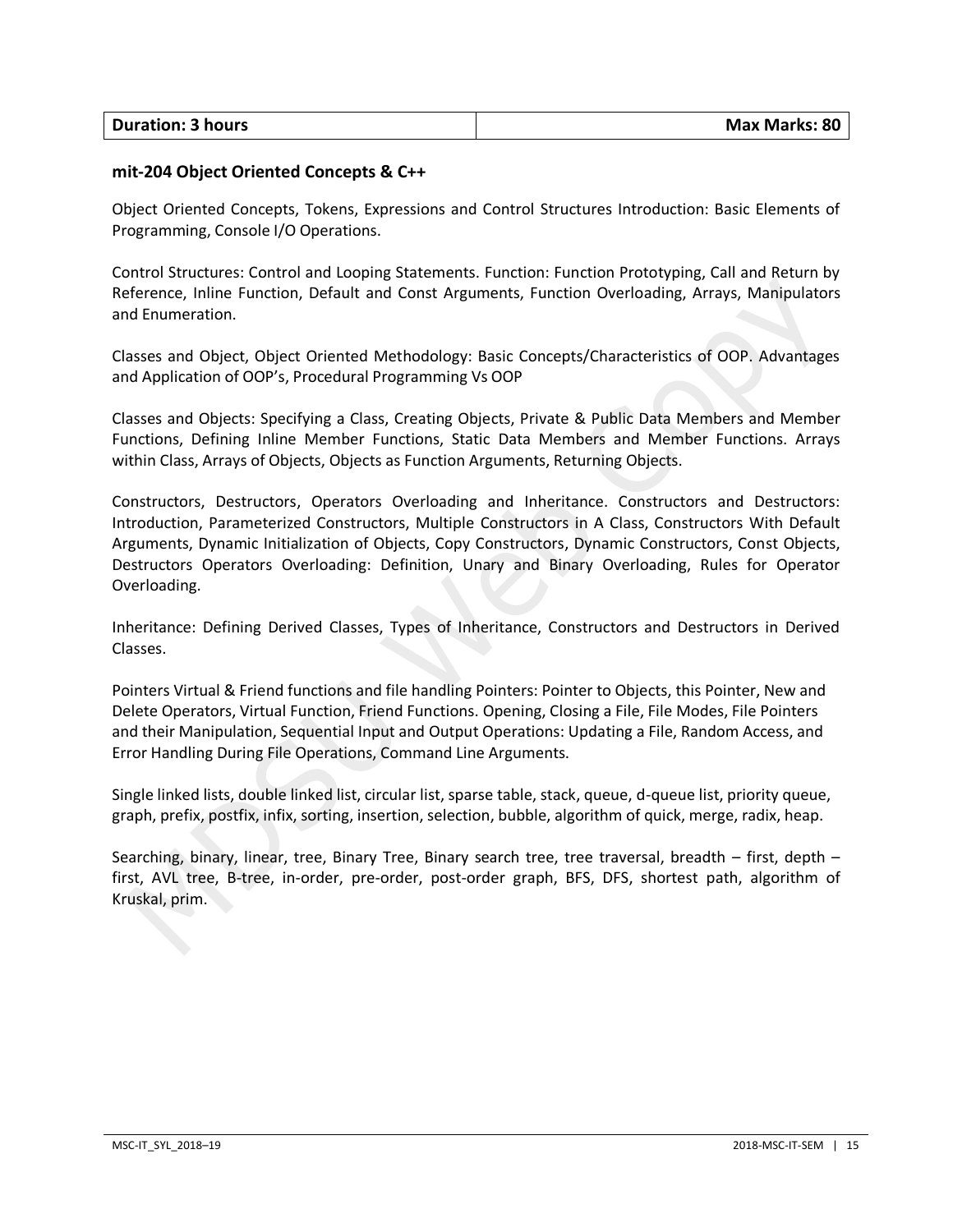| <b>Duration: 3 hours</b> | Max Marks: 80 |
|--------------------------|---------------|
|                          |               |

#### **mit-301Data Warehousing & Data Mining**

#### Data Warehouse:

Store, warehouses, mart, data warehouse architecture layer topologies, meta-data key and action of metadata, implementing the data warehouse, data warehouse technologies, Role and structure of data warehouse, cost of warehousing data, function of data warehouse

#### Data Mining:

Introduction to data mining, DM techniques, issues and challenges in Dm, Applications, association rules, Prior, Partition, Pincer-Search, Dynamic Itemset counting, FP-tree growth, Incremental, Boder Algorithm

Clustering Techniques, portioning, k-Medoid algorithm, Hierarchical, categorical clustering algorithm, Decision tree, best split, splitting indices and criteria, decision tree construction algorithm, CART, ID3, C4.5, CHAID, Decision tree construction with presorting, rain Forest, approximate methods, Boat, Pruning Technique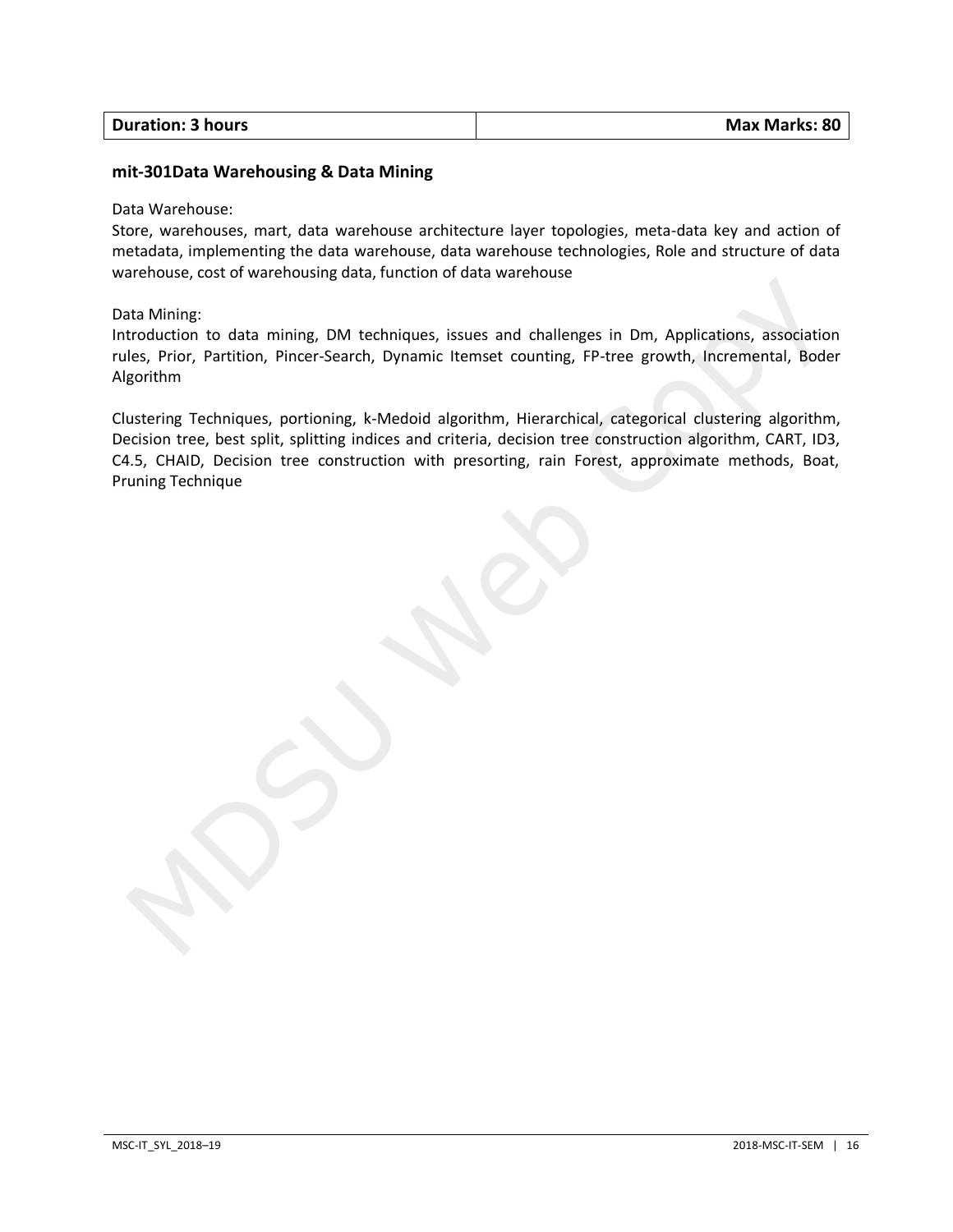| <b>Duration: 3 hours</b> | Max Marks: 80 |
|--------------------------|---------------|
|                          |               |

#### **mit-302 Artificial Intelligence**

Definition of AI, Application of AI, knowledge-based system, representation of knowledge, organization, manipulation and acquisition of knowledge,

Introduction of prolog, variable, object, domain, clauses, recursion, basic list manipulation function, predicates, input, output, local variable, iteration, recursion, arrays, database in prolog, rule order, goal order, cut, trial, prolog query.

Syntax, semantics of propositional logic, syntax and semantics of FOPL, conversion to clausal form, inference rule, resolution principles, non-deductive inference methods, representation using rules, truth maintenance system, predicate completion and circumscription, modal and temporal logics, fuzzy logic,

Bayesian probabilistic inference, possible word representations, Dempster-Shafer Theory, Ad-Hoc methods, Heuristic reasoning methods, associative networks, frame networks, search problems, uniformed or blind search, searching And-Or graph

Matching techniques, measures for matching, matching like patterns, partial matching, Fuzzy matching algorithms, indexing and retrieval techniques, integrating knowledge and memory

Expert system, rule based system architecture, non-productive system architecture dealing with uncertainty, knowledge acquisition and validation, knowledge system building tool.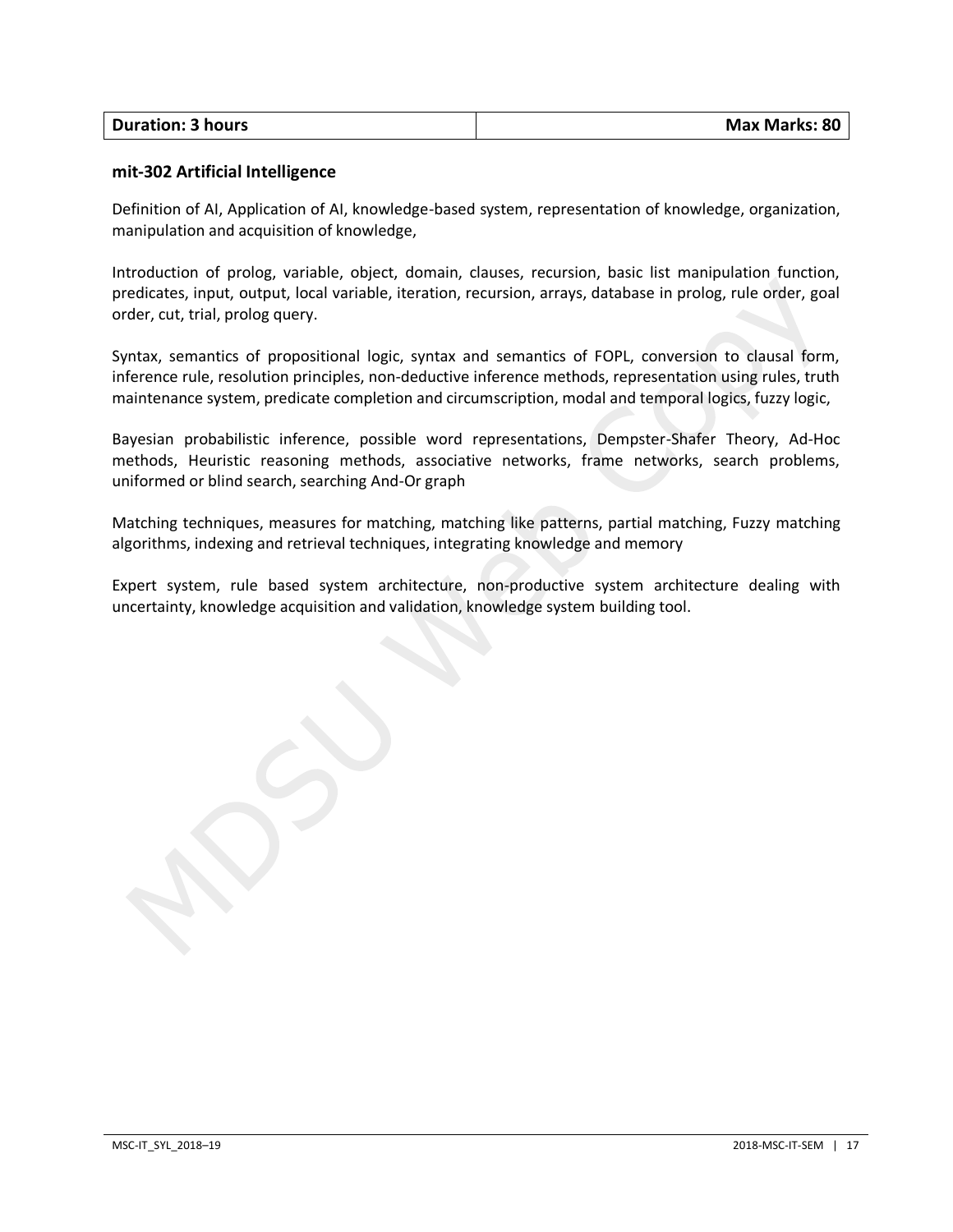#### **Duration: 3 hours Max Marks: 80**

#### **mit-303 Programming in Python**

Programming basics and strings, numbers and operators, variables, making decisions

Functions, classes and objects, organizing programs, files and directories

Building modules, text processing,

Writing a GUI with Python, Accessing Databases

Python with XML, Network Programming, Programming with C, Numerical Programming,

Web Application and Web Services, Integrating Java with Python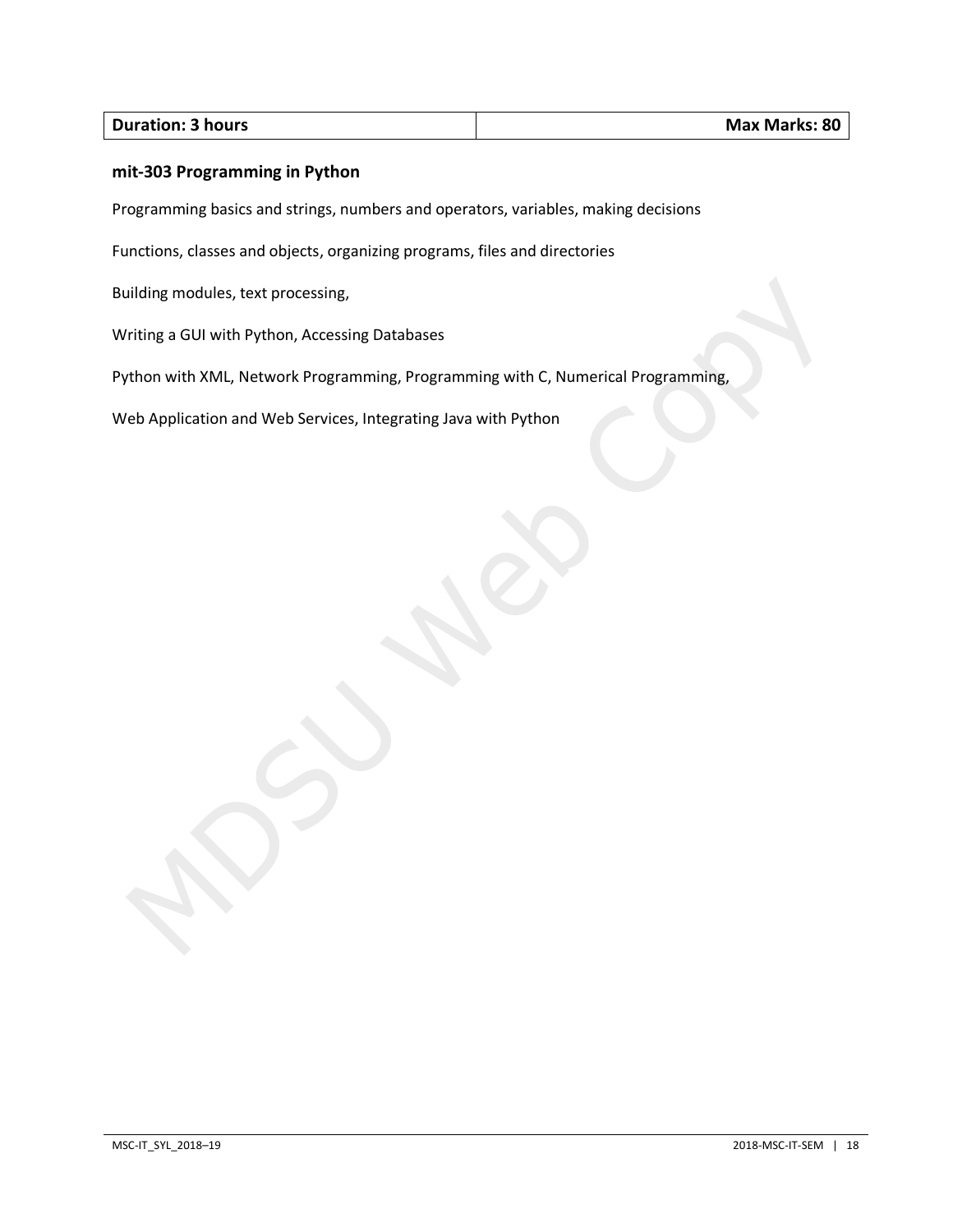| <b>Duration: 3 hours</b> | <b>Max Marks: 80</b> |
|--------------------------|----------------------|
|                          |                      |

#### **mit-304 Software Engineering & Project Management**

Concepts of Software Engineering, Software Characteristics, components applications, software Metrics and Models; Process and Product Metrics, Size metric, Complexity metric, McCabe's Cyclometic Complexity, Halsted Theory, Function Point Analysis.

System Development Life Cycle (SDLC) Steps, Water fall model, Prototypes, Spiral model. Planning and Software Project: Cost Estimation, Project Scheduling, Quality Assurance Plans, project Monitoring Plans.

Software Development & Software Design : System design, detailed design, function oriented design, object oriented design user Interface design, Design level metrics: Phases, Process Models, Role of Management, Role of Metrics and Measurement, Software Quality factors,

Coding and Testing: Programming Practices, verification, Monitoring and Control. Testing level metrics Software quality and reliability Clean room approach, software reengineering.

Testing & Reliability: Testing Fundamentals, Test case design, Functional Testing, Structural Testing, Test Plan activities during testing, Unit System , Integration Testing. Concept of Software Reliability, Software Repair and Availability, Software Errors and Faults Reliability Models (JM, GO, MUSA Markov) Limitations of Reliability Models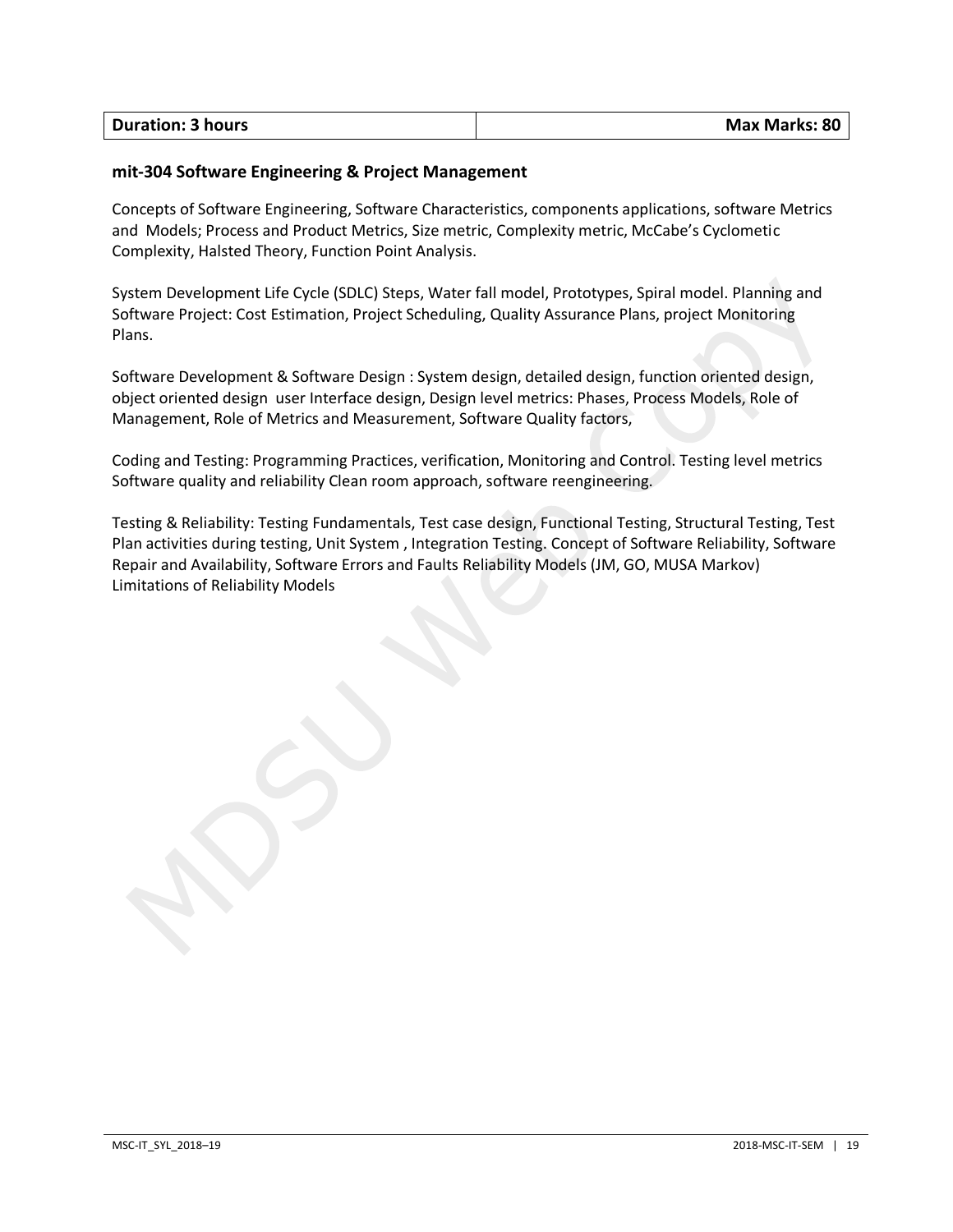| <b>Duration: 3 hours</b> | Max Marks: 80 |
|--------------------------|---------------|
|                          |               |

#### **mit-401 Programming in Java**

Introduction to Java, history, characteristics, Object Oriented Programming, data types, variables, arrays, difference between Java and C++Control statements: Selection, iteration, jump statements, operators

Classes and Methods: Introducing classes, Class fundamentals, Declaring Objects, Assigning object reference variables. Introducing method , Constructors, The this Keyword, Garbage Collection- Finalize() method, Overloading methods, Using objects as parameters, Argument Passing , Returning Objects, Recursion , static and final keyword , Nested and Inner Classes , String Class ,Command Line arguments.

Inheritance, Packages, Interfaces: Inheritance Basics , using super, method overriding , Dynamic method dispatch , abstract classes , Using final with inheritance , Packages , Access Protection , Importing packages ,Interfaces.

Exception Handling, Multithreading, Applet : Exception handling fundamentals, Types, Using try, catch, throw, throws and finally , Java thread model , Creating a Thread , Creating multiple threads ,Thread priorities , synchronization , Inter-thread communication , Applet Basics , Applet Skeleton, HTML applet tag – Passing parameters to applet

I/O Streams, Utility Classes:I/O Streams- Byte Streams , Character Streams , Reading and Writing Files , Legacy Classes and Interface: Vector, Stack, The Enumeration Interface , Utility classes: StringTokenizer, Date, Calendar,Random, Scanner

Javax.Swing Package: JButton, JLabel,JTextField, JPasswordField, JRadioButton,JCheckBox, JComboBox, JList, JToggleButton, JSpinner, JTabbedPane, JTable,JToolBar, JToolTip , JFrame, JPanel, JDialog, JSlider, Introduction to Event Handling: Event Classes – Event Listener interfaces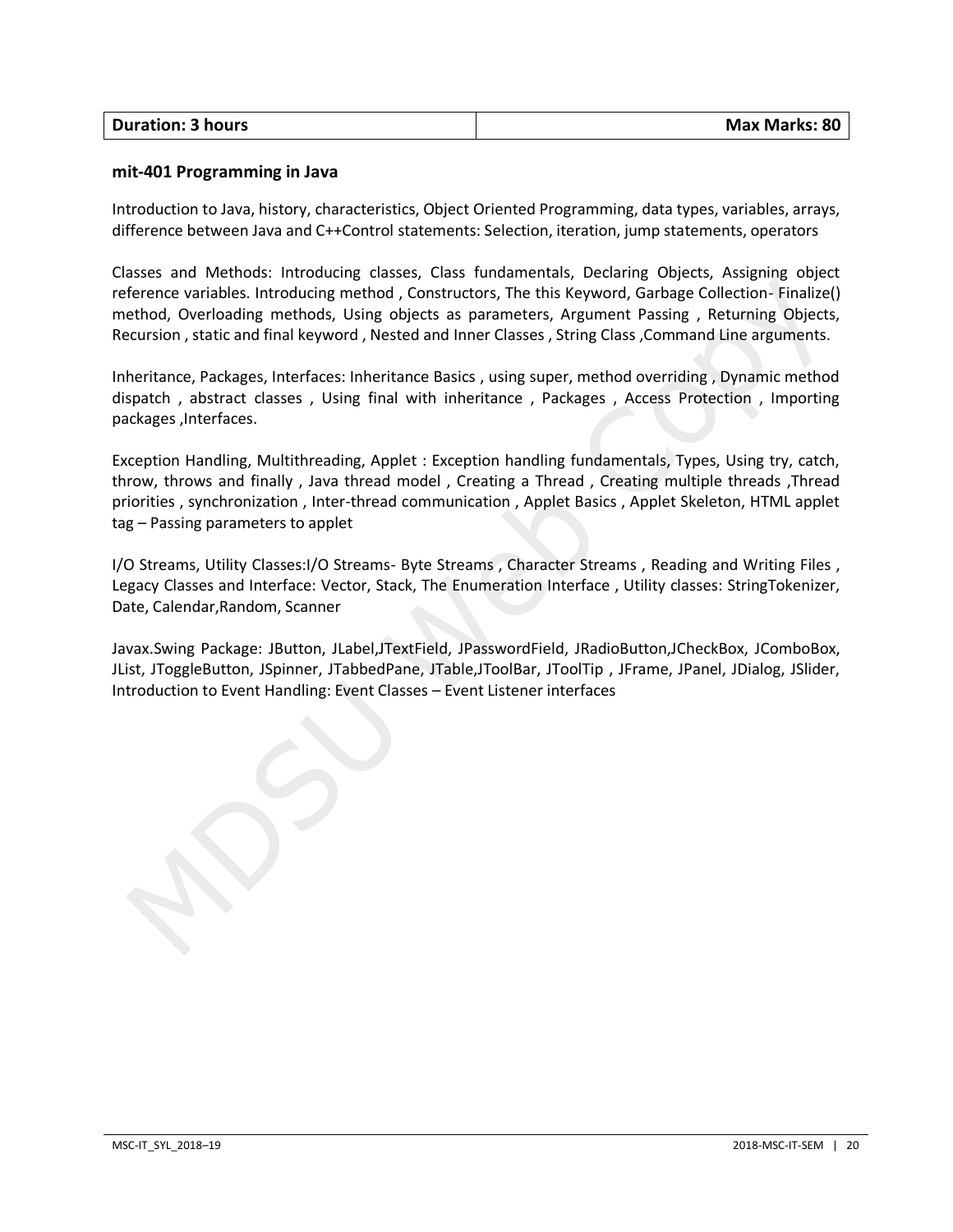| <b>Duration: 3 hours</b> | <b>Max Marks: 80</b> |
|--------------------------|----------------------|
|                          |                      |

#### **mit-402 Soft Computing**

Basic of neural Networks, inference and learning, classification of models, association of models, optimization and self-organization models, definition of learning, supervised and unsupervised learning. AI learning, neural network learning, knowledge based neural network, rule based, decision tree based, constraint based neural network.

Incremental learning, symbolic methods, neural network approaches, applications of neural networks, neural networks as mathematical models, expert system heuristic, hierarchical models, hybrid, parallel, control network discovery, symbolic methods, neural network methods.

Genetic Algorithm, evolutionary programming, classifier system, genetic programming parse tree, mathematical foundation of GA variant of GA (Hybrid and fuzzy GA enhancement of genetic programming application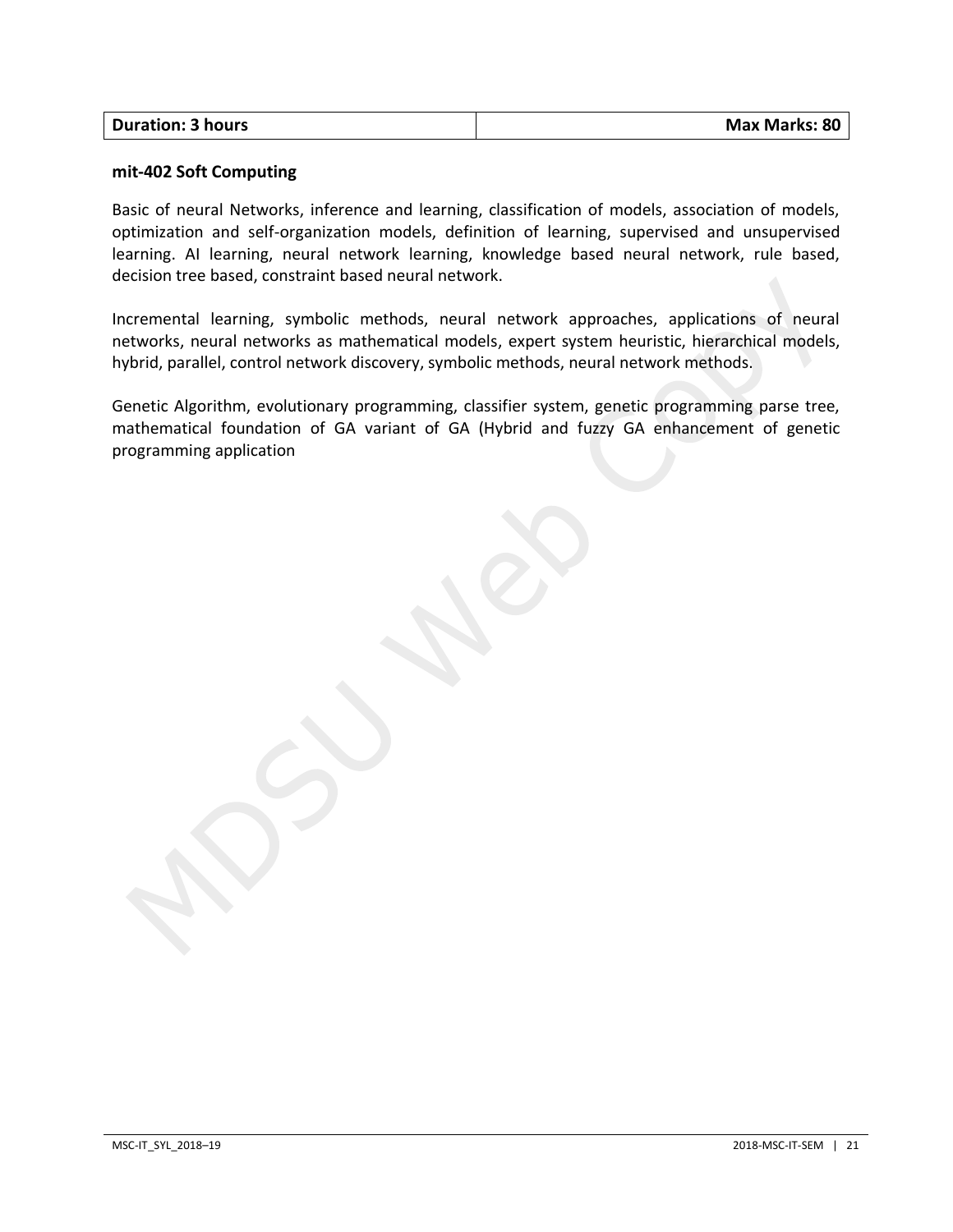| <b>Duration: 3 hours</b> |  |
|--------------------------|--|
|                          |  |

#### **mit-403 Information & Network Security**

Classical Encryption Techniques Symmetric Cipher Model, Cryptography, Cryptanalysis and Brute-Force Attack, Substitution Techniques, Caesar Cipher, Monoalphabetic Cipher, Playfair Cipher, Hill Cipher, Polyalphabetic Cipher, One Time Pad. Block Ciphers and the data encryption standard: Traditional block Cipher structure, stream Ciphers and block Ciphers, Motivation for the feistel Cipher structure, the feistel Cipher, The data encryption standard, DES encryption, DES decryption, nature of the DES algorithm.

Public-Key Cryptography and RSA: Principles of public-key cryptosystems, applications, requirements, cryptanalysis. The RSA algorithm, Key Management and Distribution: Symmetric key, distribution scenario, Hierarchical key control, session key lifetime, a transparent key control scheme, Decentralized key control, controlling key usage, Symmetric key distribution using asymmetric encryption, simple secret key distribution, secret key distribution with confidentiality and authentication, A hybrid scheme, distribution of public keys, public announcement of public keys, publicly available directory, public key authority, public keys certificates, X-509 certificates. Certificates, X-509 version 3, public key infrastructure, User Authentication

Wireless network security: Wireless security, Wireless network threats, Wireless network measures, mobile device security, security threats, mobile device security strategy Web Security Considerations: Web Security Threats, Web Traffic Security Approaches. Secure Sockets Layer: SSL Architecture, SSL Protocols, Transport Layer Security, Electronic Mail Security, IP Security.